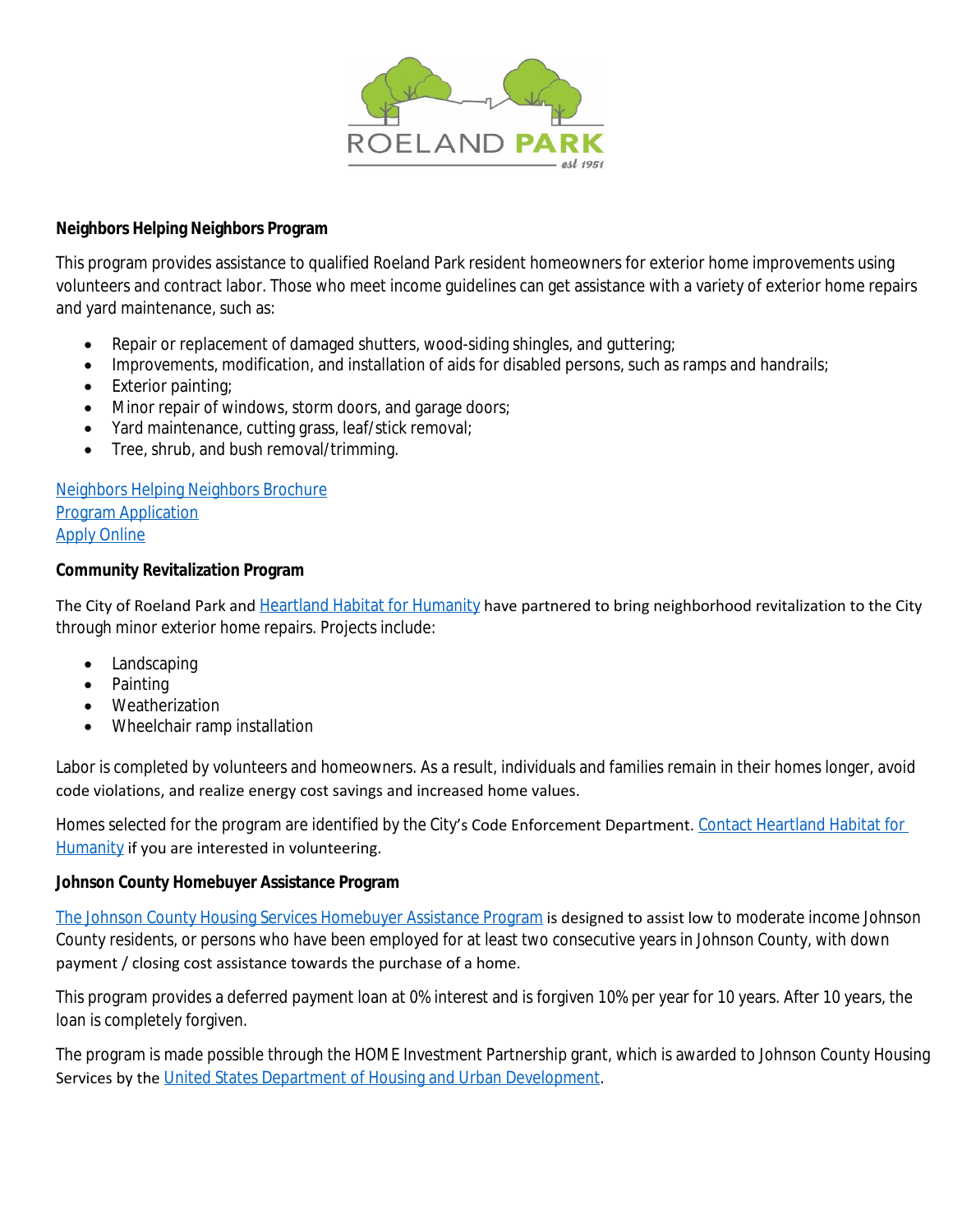### **Johnson County Minor Home Rehabilitation Program**

The [Minor Home Repair Program](https://www.jocogov.org/dept/human-services/housing/minor-home-rehabilitation)'s goals are to address health and safety concerns, as well as accessibility for persons with disabilities. This program provides grant funds for repairs that include:

- Carpentry
- Electrical
- Exterior painting
- Furnace / central air conditioner
- Handicap accessibility
- Masonry
- Plumbing
- Roof replacement

These repairs may be provided to remedy a city citation or notification by a city/county code inspector of a deficiency for deteriorating or peeling paint. The City Council elected to double its funding level of this program in 2019 to \$9,000 which will help more residents receive help with home repairs.

## **Fair Housing and Equal Opportunity**

Johnson County Housing Services provides services in line with U.S. Department of Housing and Urban Development (HUD) Fair Housing Law. The mission of the Office of Fair Housing and Equal Opportunity (FHEO) is to eliminate housing discrimination, promote economic opportunity, and achieve diverse, inclusive communities by leading the nation in the enforcement, administration, development, and public understanding of federal fair housing policies and laws. FHEO protects people from discrimination on the basis of race, color, religion, sex, national origin, disability, and familial status.

The [FHEO website](https://www.hud.gov/program_offices/fair_housing_equal_opp) offers topics on Fair Housing Law and the Fair Housing Act, and information for People with Disabilities and on Senior Housing, as well as how to File A Housing Complaint. The FHEO library offers a variety of Fair Housing Publications.

The [HUD Home page](https://www.hud.gov/) offers more information for Landlords, Renters, Home Owners, and for Housing Counseling.

## [Fair Housing and Equal Opportunity](https://www.jocogov.org/dept/human-services/housing/fair-housing-equal-opportunity)

## **HOME Program**

Managed by the Johnson County Department of Human Services, The **[HOME Program](https://www.jocogov.org/dept/human-services/housing/home-program)** assists eligible Johnson County homeowners with rehabilitation of their homes to bring them into compliance with local housing codes (Housing Quality Standards).

The HOME Program assists eligible homeowners of Johnson County, Kansas with rehabilitation needs of their owner-occupied homes. The program will bring a home or dwelling into compliance with local housing codes and address health and safety issues.

Assistance is provided as a deferred payment loan (at 0% interest and is forgiven 10% per year for 10 years.) The loan instrument is recorded with the Johnson County Records & Tax Administration. If at any time the property changes ownership, the remaining amount of the loan must be repaid. The City of Roeland Park provides a match for residents to participate in this program.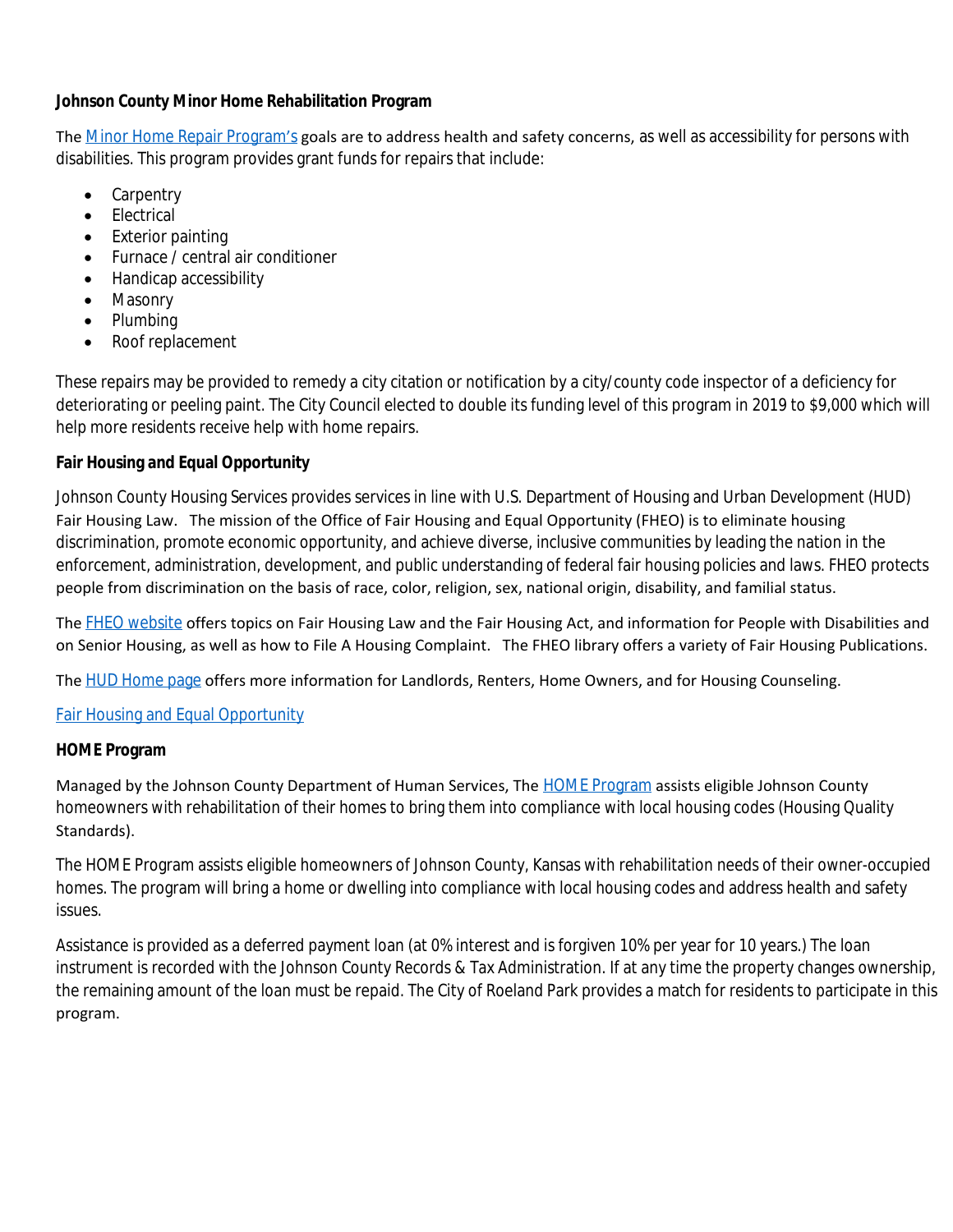### **Johnson County, Kansas Assistance Programs**

Apply for financial assistance, free items (school supplies, winter clothes, Christmas toys, etc.), and other help in Johnson County. Whether it is a grant from a charity to help with rent or a security deposit, government low income energy bill assistance, or free food from pantries or medical care from clinics, there are resources available. Find the main places to apply at for free stuff, job programs, gasoline vouchers, loans, or general, emergency financial help.

## **Low Cost Housing**

The **Johnson County Housing Coalition** (phone number: 913-390-0413) provides struggling families and other low-income individuals with affordable housing opportunities in Johnson County. The program is really targeted at low-income, disabled, and senior households. The organization keeps an inventory of almost 300 affordable and safe housing units for qualified families. In addition, the coalition partners with other community services to assist with housing and related issues, and they can refer people to other federal and Kansas state government programs.

# **Free Legal Services**

If you are facing a civil legal case and can't afford an attorney, **Kansas Legal Services** will provide free legal advice, consultations, and representation to Johnson county residents. They will only help with civil cases, not criminal cases.

Priorities are given to people who are age 60 and older or who may be lower income. The program will emphasize people who need help with domestic violence, families who are facing a foreclosure, social security disability, mediation services, and public entitlement cases. Call them at (913) 621-0200, or click here to read more on [free legal aid.](https://www.needhelppayingbills.com/html/free_legal_advice.html)

# **Crisis Assistance Grants**

Two local community action agencies offer assistance programs for Johnson County and Overland Park, Kansas residents. The options people can turn to for help include the **West Central Missouri Community Action Agency** as well as **ECKAN**.

**West Central Missouri Community Action Agency:** The WCMCAA is a non-profit agency that operates assistance programs, such as Employment and Job Training and Community Services (Family Intake/Assessment and Referral). There may be cash grants for emergency Energy Assistance, Rent Assistance, Housing, Homeless Program, and Family Support. Other resources include free Early Childhood Education; Energy Conservation; In-home Services; and Women's Health Services and Medical Care. Call them at (800) 293-3532, or click here for details on [West Central Missouri Community Action Agency.](https://www.needhelppayingbills.com/html/west_central_missouri_communit.html)

**ECKAN:** - This Johnson County community action agency also offers various services and grants to help people pay bills. The offerings include the Housing Choice Voucher (HCV) program, which offers rental assistance and grants to low-income families. Call them at (785) 242-7450.

They also administer the ECKAN Weatherization Program, which helps people reduce their energy and heating bills. The program assists a target population consisting of the elderly, handicapped, and low-income families in the area and provides them with free energy conserving improvements to their homes.

Lower income families can also receive food assistance, free groceries, and other nutritional supplements from ECKAN. The East Central Kansas Economic Opportunity Corporation also helps families find new or better jobs. More on **[ECKAN community](https://www.needhelppayingbills.com/html/east_central_kansas_economic_opportunity_corporation_programs.html)** action assistance programs.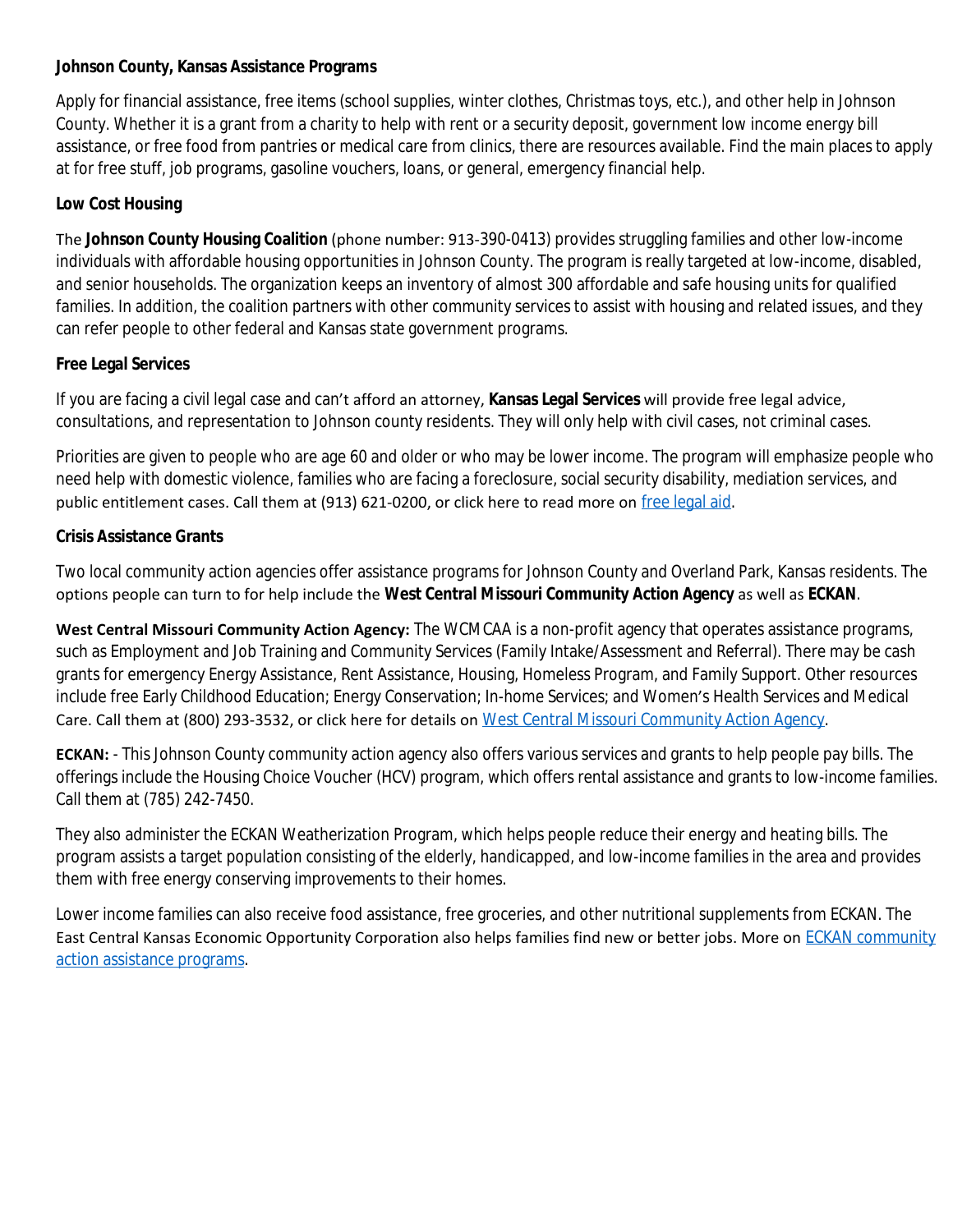#### **Free Health Care**

People who are in need of health care in Johnson County can get assistance from **Health Partnership Clinic of Johnson County**. This facility provides medical care for low income, under and uninsured Johnson County residents. The health care clinic provides primary healthcare for both acute and chronic conditions. It can also provide people with specialty care services such as gynecology, orthopedics, dermatology, pulmonology, ENT, allergy/asthma, and internal medicine.

Other health care and dental services are available in the region, as well. This includes basic dental care, diagnostic testing, nutrition counseling, diabetes education, and assistance with paying for prescription medications. Patients are admitted by appointment only, so contact them early. There is also a partnership with [dental schools for free cleanings](https://www.needhelppayingbills.com/html/dental_school_clinics.html).

The health care and medical services are provided by volunteer health professionals with support of a small staff and other professionals. Services are provided free of charge with a suggested, minimum donation of \$10. (913) 648-2266. Find additional [medical care programs](https://www.needhelppayingbills.com/html/help_with_medical_bills.html).

### **Emergency Financial Assistance and Advice**

**Catholic Charities of Olathe** and Johnson County, Kansas, which can be reached at (913) 782-4077, provides information and possible access to financial assistance programs for paying rent, energy bills, food, and other expenses.

**Catholic Charities of Overland Park** also offers emergency assistance. Dial (913) 384-6608. Funds for people with a utility disconnection notice or imminent eviction may be able to receive help.

The churches and social services that are part of Catholic Charities are offered across the entire region. They do much more than what is indicated above. For example, the agency may be able to offer free legal support to immigrants. Other family and self-sufficiency type services include emergency housing, shelter, and homeless prevention. Or investigate heating bill assistance for the cold Kansas winters. Click here [Northeastern Kansas Catholic Charities.](https://www.needhelppayingbills.com/html/northeastern_kansas_catholic_c.html)

**Salvation Army of Olathe and Johnson County** provides casework, short-term emergency counseling and very limited amount of emergency financial assistance (as funding allows) to eligible low-income individuals and families in the community. The non-profit will also provide free holiday meals and gifts, including the Angel Tree. Free furniture or Christmas gifts and Thanksgiving dinners may be served, too. Money may also be offered for security deposits or clients can be placed into an emergency shelter. Call (913) 782-3640. Or find more [Johnson County Salvation Army programs.](https://www.needhelppayingbills.com/html/johnson_county_salvation_army_.html)

**Urban League of Kansas** - The HUD approved agency offers counseling to renters and homeowners, with a focus on preventing foreclosures and evictions. As part of this process, clients can get information on government grant programs in Olathe for various housing or rental costs. Additional services exist, as well.

The center may also have information on [school supply assistance programs](https://www.needhelppayingbills.com/html/find_free_school_supplies.html) for children from low income families. Parents can also learn about educational opportunities, such as the Urban League, which is committed to addressing root causes of poverty and financial struggles.

The League, which operates across the state, also helps the under or unemployed gain new skills for work and find employment. They also arrange credit counseling sessions in the Johnson County region, with a focus on reducing a client's debt and helping them improve their overall financial condition. Read [Kansas Urban League](https://www.needhelppayingbills.com/html/urban_league_of_kansas_assista.html).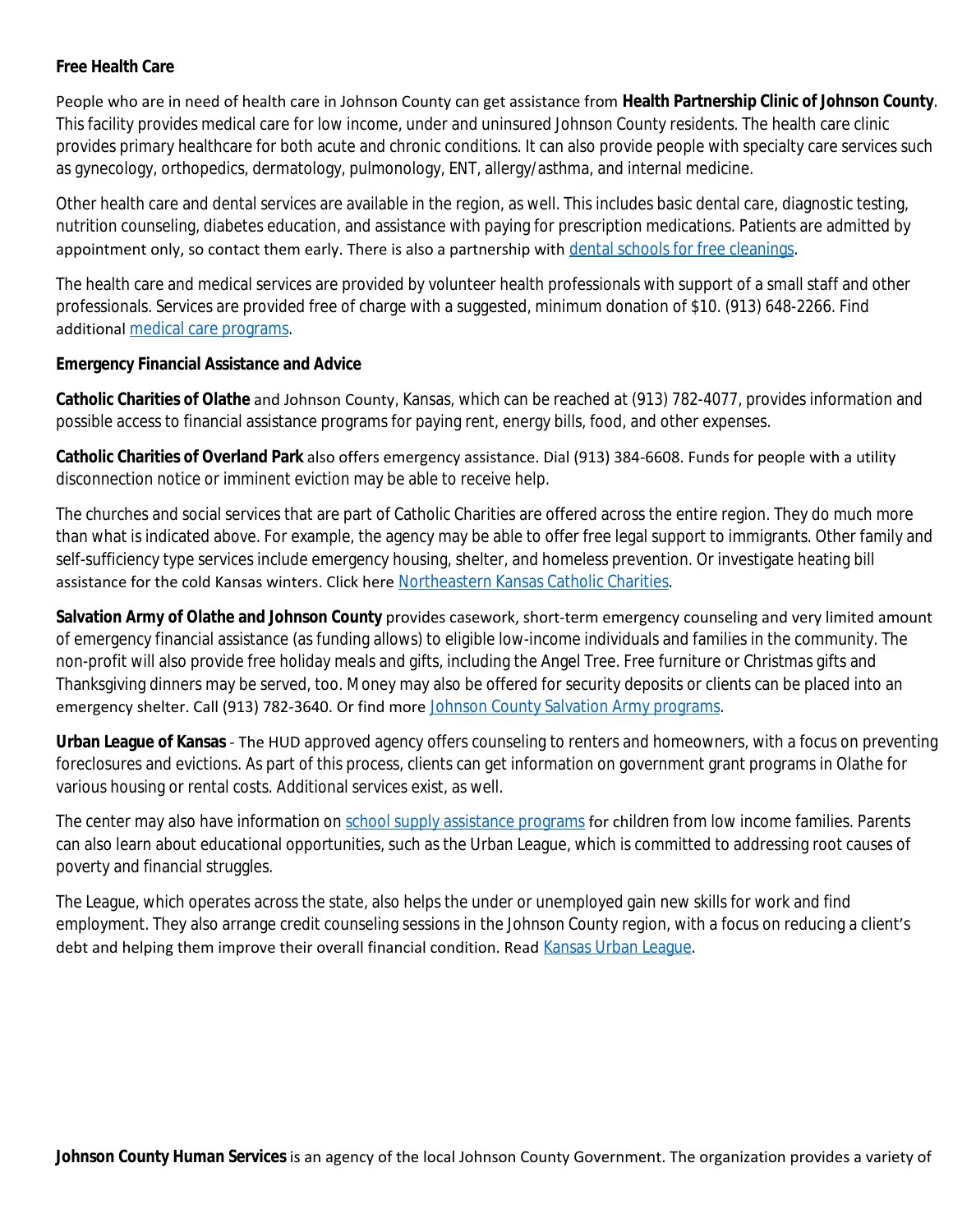assistance programs and services to senior adults, those with disabilities, and low-income residents in need that qualify. Human Services' operates four different multi-service centers in Johnson County, and they are in Gardner, Lenexa, Mission, and Olathe.

Multi-Service Center staff can assist qualifying residents with their past due utility bills and provide assistance from a free food pantry. Human Services is also a vendor for the Kansas City Medicine Cabinet, offering vouchers for dental emergencies, durable medical equipment, vision, prescription drugs, and more. This means that various health and/or dental issues can be addressed too.

There is one number for all four centers. A phone agent will screen qualifying residents and schedule appointments at the center located closest to them. For more information on the centers, dial 913-715-6653.

**The Department of Family Services in Johnson County** also operates the cash assistance programs for people in poverty or on a low income. There are a few versions, and they include SSI disability as well as TANF, which is the new name for welfare. Both can provide cash grants for several bills and basic needs of families. Read [Johnson County public assistance.](https://www.needhelppayingbills.com/html/johnson_county_public_assistan.html)

Johnson County families **struggling with loans and debts** can get help. Free and low-cost services are available. There are a number of [programs and agencies that help with debt](https://www.needhelppayingbills.com/html/help_paying_debt.html). Whether credit cards, medical, or other related services, it is never too late to start.

Low income tenants and the homeless can get help from **homeless prevention services**. Federal government money and local funds provide support to everyone from single moms to seniors or the disabled. Find help for rent, heating or water bills, and even free motel voucher programs. Locate more [eviction and rehousing help Johnson County](https://www.needhelppayingbills.com/html/johnson_county_homeless_preventi.html).

**Temporary housing in Johnson County Kansas** - Non-profits and government agencies arrange for shelter and transitional units. Clients will also get help in locating and paying for permanent housing in the area. Other assistance includes meals, case management, and referrals as needed. Click here for [Johnson County transitional housing and shelter](https://www.needhelppayingbills.com/html/sedgewick_and_johnson_county_t.html).

**Outreach Services** are available from several sites in the community. The locations may offer emergency assistance for heating bills or paying housing expenses, such as rent. Other programs may be medical equipment, case management, or government grants, such as ESG. The location helps residents obtain self-sufficiency through case management and other support. As funding allows, the center also runs a free food pantry, may have rent/mortgage payments and school supplies, too. More on [Johnson County Outreach Services](https://www.needhelppayingbills.com/html/johnson_county_outreach_servic.html).

**Operation Homefront** is for military members and their immediate family members. Counseling, advice, and more is offered. Assistance available in Johnson County, Kansas includes help for paying bills, such as medical expenses, home repair, travel, auto repairs, moving assistance, and transportation and housing, including mortgage/rental payment assistance. 7111 W. 151st Street, Overland Park, Kansas 66223. Call (816) 519-3473.

**Free basic needs are offered**. Or some families can shop for low cost items. Items available from charities and clothing closets are collected year-round and given to the less fortunate in Johnson County. Find clothes for work or school, baby supplies, furniture, school notebooks, shoes, and more. Other resources include Christmas gifts for children, as well as free school supplies or winter coats. Click for more information [free clothes and school supplies Johnson county Kansas](https://www.needhelppayingbills.com/html/johnson_county_clothing_closets.html).

**Johnson County Cross-Lines Community Outreach** administers over 10 different services for struggling families in the metro area. These include:

-Free food from a Community Annex Kitchen and pantry.

-A free computer lab and educational services.

-Basic needs and financial aid, including grants for security deposits, rehousing, and heating bill or rent help.

-Get more details on [Kansas government assistance](https://www.needhelppayingbills.com/html/kansas_public_assistance.html).

Several other programs are provided. Read more at [Cross-Lines Community Outreach programs.](https://www.needhelppayingbills.com/html/cross-lines_community_outreach_e.html)